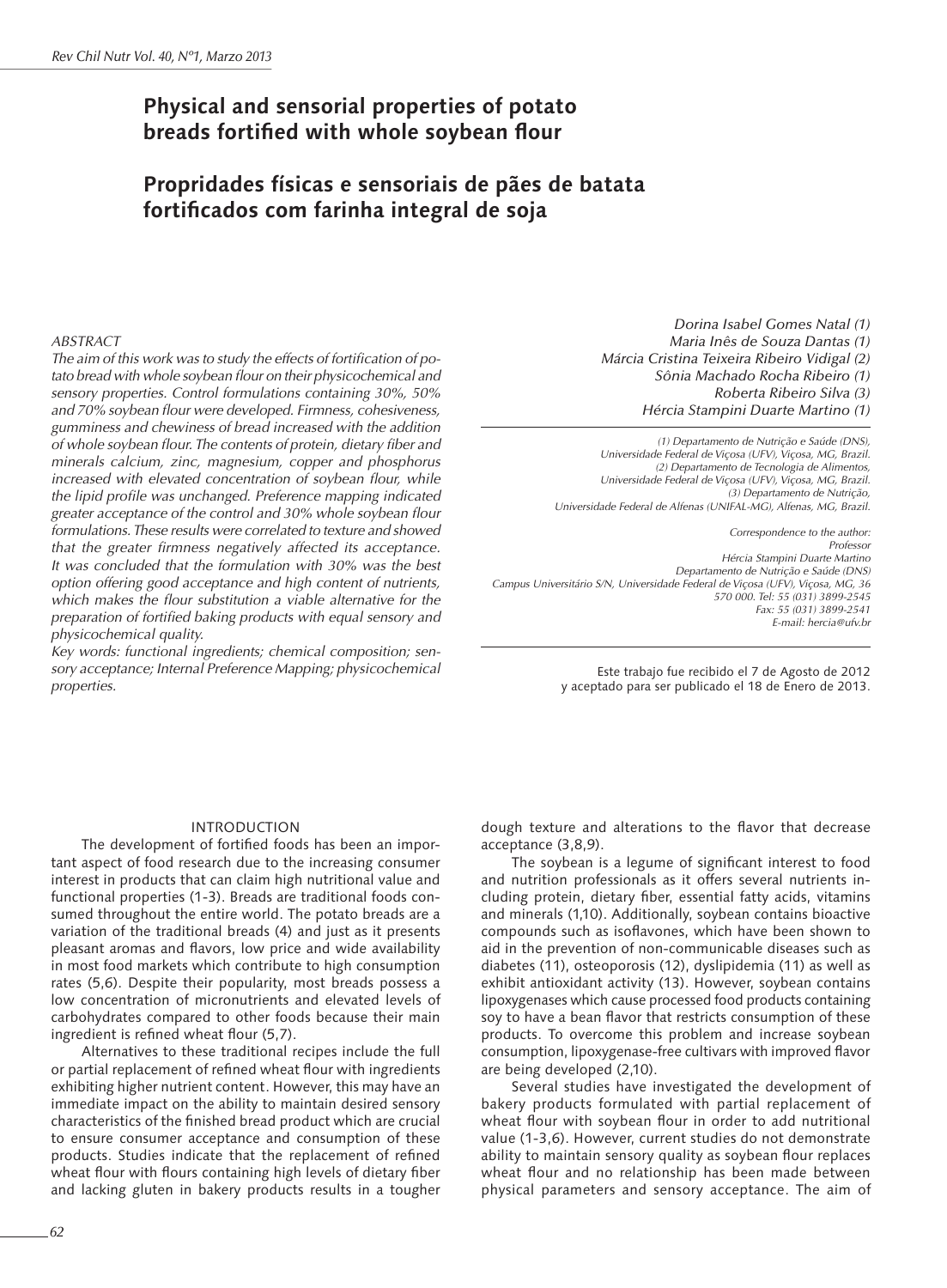this work was to study the effects of fortification of potato bread with whole soybean flour on physicochemical and sensory properties.

# MATERIALS AND METHODS **Materials**

For the preparation of whole soybean flour, the new cultivar UFVTN 105AP, developed by the Soybean Breeding Program of the Biotechnology Institute of the Universidade Federal de Viçosa (BIOAGRO/ UFV), was prepared using a backcrossing method. The cultivar from the 2009 harvest, developed without the three isoforms of enzyme lipoxygenases (LOX1, LOX2 and LOX3), has high protein content (14).

## Methods

## Preparation of whole soybean flour

Soybeans were selected, washed, and dried at room temperature and subjected to heat treatment at 150°C for 30 minutes in an oven with air circulation (New Ethics 400/6ND ® model, Vargem Grande Paulista, Sao Paulo, Brazil). Grains were ground in a rotor mill (Marconi® model 090/CFT MA, Piracicaba, São Paulo, Brazil) with a 30 mesh sieve. The resulting flour was stored in polyethylene bags at -22°C for later use in the development of potato breads.

# Development of potato bread

The breads were made from a control formulation and the concentrations of whole soybean flour were defined according to the preliminary tests. Four formulations were developed containing 0%, 30%, 50% and 70% whole soybean flour to partially replace refined wheat flour (table 1). The amount of soybean oil added to the formulations varied according to the concentration of lipids in the whole soybean flour (14). The amount of milk added increased proportionally with the addition of soybean flour in order to compensate for increased fluid absorption by the dough with higher protein content (15).

To develop the potato bread, yeast was dissolved in a mixture of milk heated to 30°C and 30 g of wheat flour. This mixture was covered with polyethylene film for 15 minutes at room temperature. Next, sugar, salt, egg, oil and potatoes were mixed in a blender, followed by the addition of activated yeast. The wheat and soybean flours were slowly added until smooth dough was formed. This was left to stand at room temperature for 20 minutes to stimulate the fermentation process. Subsequently, the dough was distributed into 30 g serving size, round portions and baked in a conventional gas oven (Dako, Top Model Grill, Campinas, Sao Paulo, Brazil) at 180°C for 10 minutes.

The potato breads were prepared in a single lot for analysis. The samples were prepared and stored in polyethylene bags at room temperature one day before the sensory tests and texture profile, then stored in polyethylene bags at -22°C for chemical analysis. One repetition for the sensory test was completed while three repetitions for the texture profile and chemical analysis were done.

## Texture profile analysis (TPA)

The potato bread samples were subjected to TPA compression in the universal testing machine (Instron®, series 3367, United Stated). A 50 mm diameter probe was moved perpendicularly over the spherically shaped potato bread samples with a diameter of 45 mm and height of 30 mm. Working conditions included a compression distance of 40% of the sample height and speed of 1.7 mm/s with two compression cycles (16).

The force exerted on the samples was automatically recorded and the firmness (N), cohesiveness (dimensionless), gumminess (N), chewiness (J) and springiness (mm) parameters were evaluated automatically from the force (N) x time (s) curves generated during the test by the Blue Hill software 2.0 (Instron®, series 3367, United Stated). Three repetitions were performed for each sample with five readings for each repetition.

# Chemical analysis

Moisture, protein, lipid and ash analyses were performed according to AOAC (17), the soluble and insoluble dietary fibers were determined by enzymatic gravimetric method, as reported in the methodology proposed by AOAC (18), and carbohydrate content was calculated as the difference (19). The caloric value was calculated by summing the ca-

|                                                       | TABLE 1        |                |      |      |  |  |
|-------------------------------------------------------|----------------|----------------|------|------|--|--|
| Formulations of potato bread ( $g \cdot 100g^{-1}$ ). |                |                |      |      |  |  |
| Ingredients                                           | Formulations   |                |      |      |  |  |
|                                                       | F <sub>1</sub> | F <sub>2</sub> | F3   | F4   |  |  |
| Whole milk                                            | 13,2           | 14,1           | 15,9 | 17,8 |  |  |
| Yeast                                                 | 3,1            | 3,2            | 3,2  | 3,2  |  |  |
| Refined wheat flour                                   | 3,8            | 3,8            | 3,8  | 3,8  |  |  |
| Granulated sugar                                      | 2,8            | 2,9            | 2,9  | 2,8  |  |  |
| Refined salt                                          | 0,6            | 0,6            | 0,6  | 0,6  |  |  |
| Soybean oil                                           | 6,6            | 4,2            | 2,5  | 0,9  |  |  |
| Chicken egg                                           | 7,2            | 7,3            | 7,3  | 7,3  |  |  |
| Cooked potato                                         | 15,7           | 16,0           | 16,0 | 15,9 |  |  |
| Refined wheat flour                                   | 47,0           | 33,5           | 23.9 | 14,3 |  |  |
| Whole soybean flour                                   | $- -$          | 14,4           | 23,9 | 33,4 |  |  |

 $F1=$  Control formulation;  $F2=$  Formulation with 30% whole soybean flour;

F3 = Formulation with 50% whole soybean flour; F4 = Formulation with 70% whole soybean flour.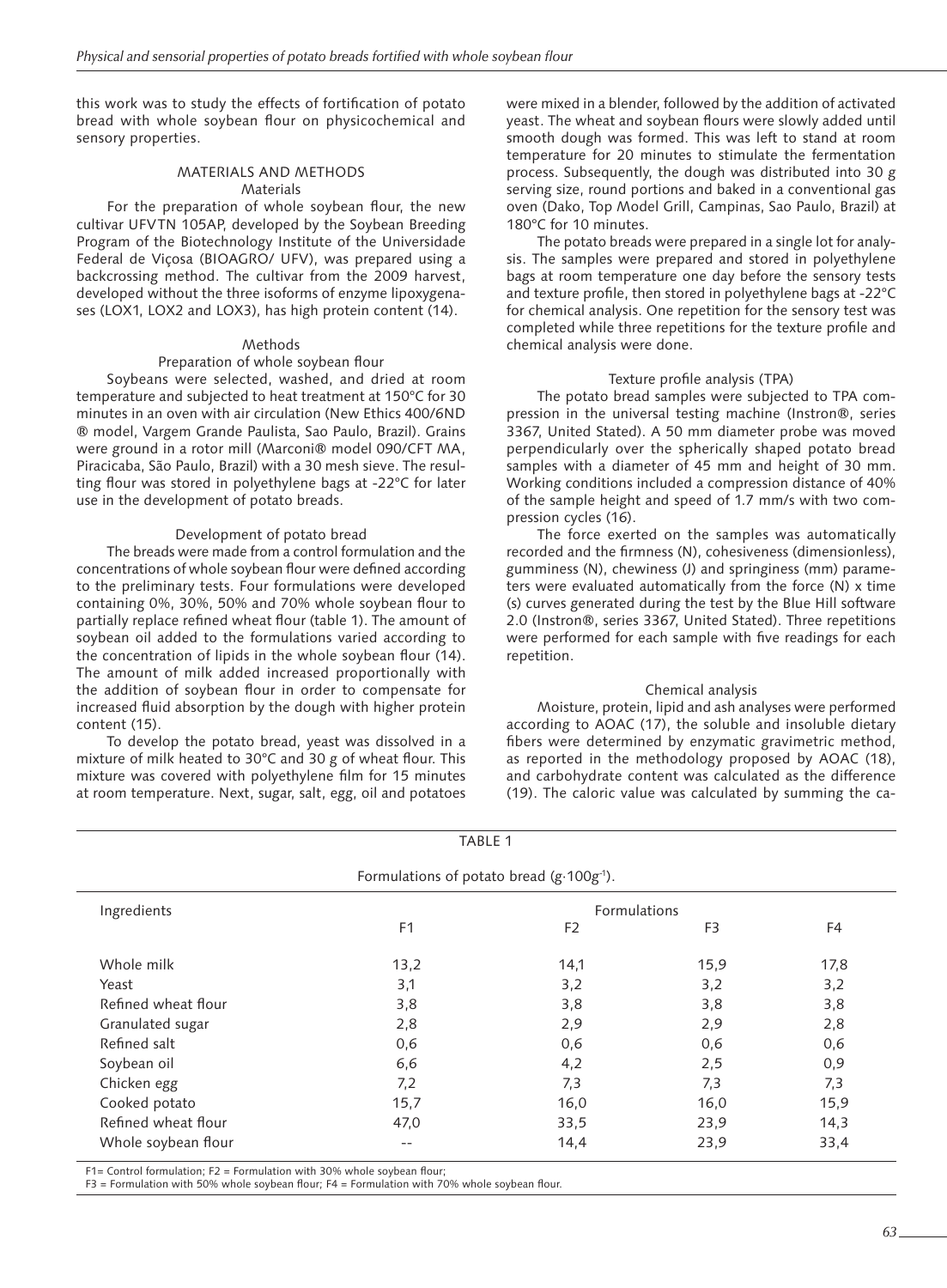lories supplied by proteins, carbohydrates and lipids using the conversion factors 4 kcal.g-1, 4 kcal.g-1, and 9 kcal.g-1, respectively (19).

The analysis of minerals was performed by digestion in nitric acid followed by measurement with an atomic absorption and flame spectrophotometer according to the mineral analysis protocol (20). Fatty acids were quantified by gas chromatography (21, 22).

#### Sensory analysis

The sensory evaluation of these potato breads was performed in a supermarket in the city of Viçosa, Brazil. Acceptability tests were previously approved by the ethics committee of the Federal University of Viçosa, protocol number 101/2009.

Potato bread samples weighing approximately 7 g were identified with a three-digit code and presented to consumers individually, according to the randomized block design. Participating in this study were 102 consumers of both sexes including 32 men and 70 women.

Consumers rated the overall acceptability of the formulations using a nine point hedonic scale (23) and responded to an evaluation of their intention to purchase the products.

#### Statistical analysis

The effect of adding soybean flour to potato bread dough on the instrumental texture parameters and on the sensory characteristics was evaluated using the techniques of Analysis of Variance (ANOVA) and Principal Component Analysis (PCA).

The sensory responses were assessed by the Internal Preference Mapping methodology (24). Sensory evaluation data were then organized in a matrix of samples (in lines) and consumers (in columns) and the covariance matrix was evaluated. The results were expressed as scatter plots of samples and individual consumers in relation to the first two principal dimensions.

The chemical composition data were analyzed by the ANOVA following to the post hoc test, Tukey at 5% probability, with the exception of dietary fiber, fat acids and carbohydrates.

Analyses of the correlations (Pearson) were performed between the instrumental texture parameters and the principal components obtained from PCA of sensorial acceptability data (25).

All statistical analyses were performed using the Statistical Analysis System (SAS), version 9.1 (2009) licensed for use by the Federal University of Viçosa.

#### RESULTS

## Texture profile analysis (TPA)

The addition of whole soybean flour to potato breads increased (p<0.05) the parameters of firmness, cohesiveness, gumminess and chewiness. In regards to springiness, there was no change (p>0.05) for the different concentrations of whole soybean flour (table 2).

Correlation of texture parameters and the spatial arrangement of samples in relation to the first two principal components were illustrated in figure 1. The parameters were represented by vectors and the distance between each vector and the x or y axis represents the linear correlation between the parameter and the respective component.

The first principal component explained 99.99% of the total variation in the data, being sufficient to discriminate the formulations. Spatial arrangement of potato bread samples for the first principal component suggests that the control and 30% and 50% whole soybean flour formulations formed a group that differs from the formulation with 70% in regards to the instrumental texture parameters. Firmness, cohesiveness, gumminess and chewiness were positively correlated (p<0.04) with only the first principal component, demonstrating that the formulation containing 70% whole soybean flour, located to the right in figure 1, had a higher intensity of these parameters. The second major component is associated with the springiness parameter (r=-0.87). Since only 0.01% of total variation of the data was explained by this component, all samples were similar with respect to this attribute.

#### Chemical analyses

The increase in concentration of whole soybean flour increased the protein content in the formulations (p<0.05) (table 3). This trend was also observed for levels of total dietary fiber and the soluble and insoluble fractions.

Moisture of the breads increased (p<0.05) and there was no difference in lipid concentration (p>0.05). The carbohydrate content of the preparations was reduced by about 20% depending on the concentration of whole soybean flour in the potato breads.

The potato breads to which whole soybean flour was added showed high (p<0.05) levels of calcium, zinc, magnesium, copper and phosphorus (table 3). Sodium and potassium contents remained unchanged as did fatty acid composition (table 4).

| TABLE 2                                          |                        |                                 |                     |                   |                    |  |  |  |
|--------------------------------------------------|------------------------|---------------------------------|---------------------|-------------------|--------------------|--|--|--|
| Texture properties of potato bread formulations. |                        |                                 |                     |                   |                    |  |  |  |
| Formulations                                     | <b>Firmness</b><br>(N) | Cohesiveness<br>(dimensionless) | Springiness<br>(mm) | Gumminess<br>(N)  | Chewiness<br>(J)   |  |  |  |
| F <sub>1</sub>                                   | $14^b \pm 0.93$        | $0.90^{\rm b} \pm 0.01$         | $9.3^a \pm 0.66$    | $8.3^{b} \pm 0.4$ | $93^{b} \pm 7.8$   |  |  |  |
| F <sub>2</sub>                                   | $16^b \pm 2.2$         | $0.90^{\circ} \pm 0.01$         | $9.2^a \pm 1.20$    | $9.3^b \pm 1.5$   | $99^{\rm b}$ ± 4.8 |  |  |  |
| F <sub>3</sub>                                   | $23^{b} \pm 3.4$       | $0.91^{ab} \pm 0.00$            | $9.0^a \pm 0.97$    | $13^{b} \pm 1.6$  | $147^{\circ}$ ± 23 |  |  |  |
| F4                                               | $40^a \pm 7.3$         | $0.92^a \pm 0.01$               | $9.4^a \pm 0.09$    | $24^a \pm 4.5$    | $27^a \pm 53$      |  |  |  |

F1 = Control formulation; F2 = Formulation with 30% whole soybean flour; F3 = Formulation with 50% whole soybean flour;

F4 = Formulation with 70% whole soybean flour.

Means followed by same letter in the same row do not differ by Tukey test, a 5% probability.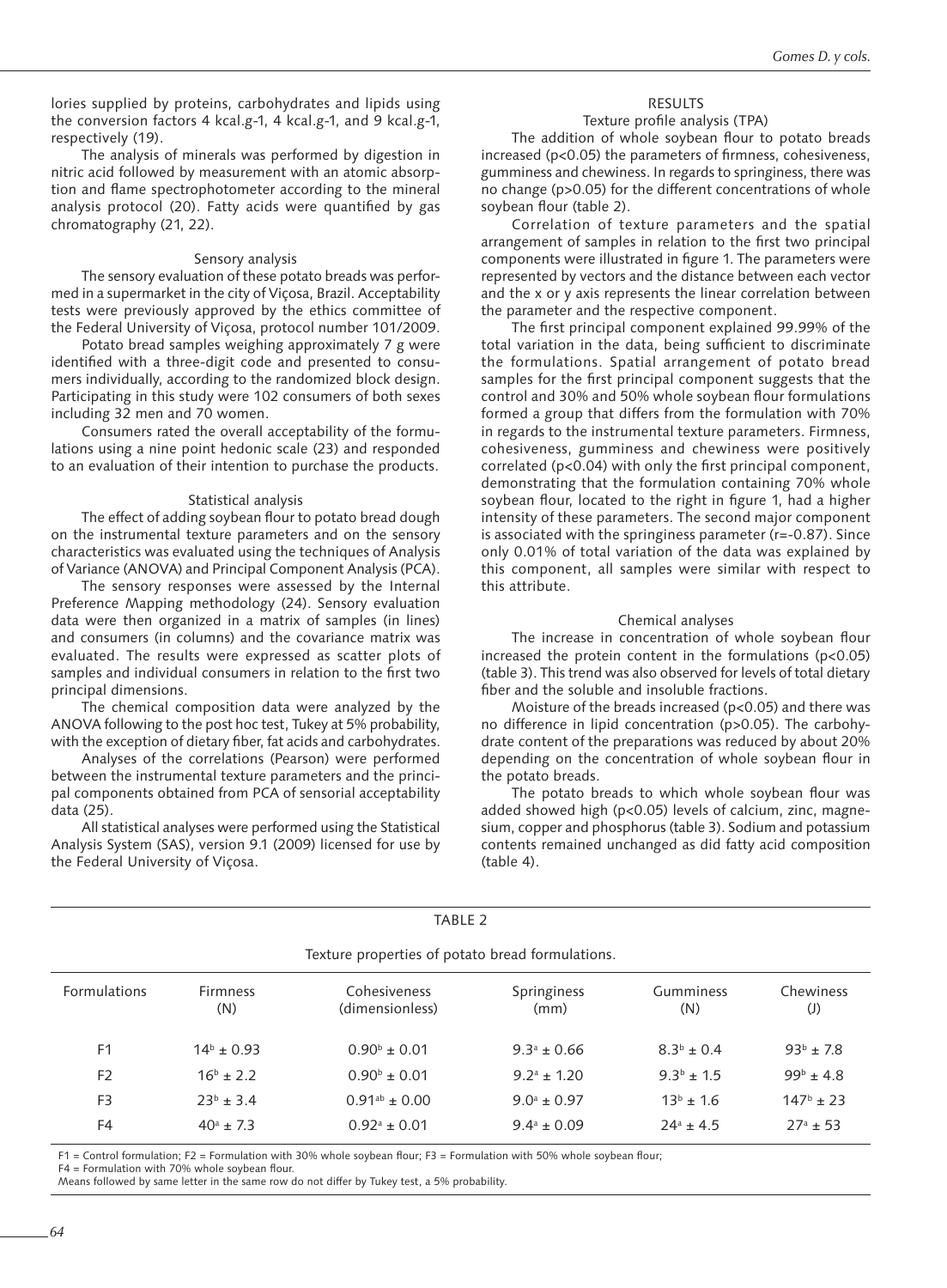FIGURE 1





F1= Control formulation; F2 = Formulation with 30% whole soybean flour; F3 = Formulation with 50% whole soybean flour; F4 = Formulation with 70% whole soybean flour.

### TABLE 3

Chemical composition proximate (g∙100g-1), caloric value (Kcal) and minerals (mg∙100g-1) of potato breads.

| Formulations            |                                                               |                                            |                                            |  |  |  |  |
|-------------------------|---------------------------------------------------------------|--------------------------------------------|--------------------------------------------|--|--|--|--|
| F <sub>1</sub>          | F <sub>2</sub>                                                | F3                                         | F <sub>4</sub>                             |  |  |  |  |
|                         |                                                               |                                            | $36^a \pm 0.36$                            |  |  |  |  |
|                         |                                                               |                                            |                                            |  |  |  |  |
|                         |                                                               |                                            | $21^a \pm 0.36$                            |  |  |  |  |
|                         | $6.6^a \pm 0.07$                                              | $6.4^a \pm 0.21$                           | $6.9^a \pm 0.21$                           |  |  |  |  |
| $1.4^c \pm 0.06$        | $2.2^{bc} \pm 0.12$                                           | $2.9^{ab} \pm 0.25$                        | $3.9^a \pm 0.39$                           |  |  |  |  |
| 49                      | 38                                                            | 33                                         | 25                                         |  |  |  |  |
| 2.4                     | 5.5                                                           | 6.5                                        | 7.1                                        |  |  |  |  |
| 1.6                     | 4.8                                                           | 5.9                                        | 6.6                                        |  |  |  |  |
| 0.80                    | 0.74                                                          | 0.59                                       | 0.47                                       |  |  |  |  |
| 295                     | 269                                                           | 261                                        | 246                                        |  |  |  |  |
| $7.3^a \pm 0.23$        | $6.2^{ab} \pm 0.30$                                           | $5.9^{ab} \pm 0.18$                        | $5.6^{\circ} \pm 0.38$                     |  |  |  |  |
| $33^{c}$ ± 1.2          | $54^{\circ} \pm 3.7$                                          | $72^a \pm 1.8$                             | $84^a \pm 2.8$                             |  |  |  |  |
| $1.3^c \pm 0.04$        | $1.9^{\rm b} \pm 0.00$                                        | $2.3^{ab} \pm 0.12$                        | $2.7^a \pm 0.12$                           |  |  |  |  |
| $0.67^{\rm b} \pm 0.04$ | $0.87^{ab} \pm 0.00$                                          | $0.88^{ab}$ ± 0.07                         | $1.0^a \pm 0.04$                           |  |  |  |  |
| $34c \pm 0.41$          | $66^{\rm b}$ ± 1.4                                            | $83^{b} \pm 7.2$                           | $117^a \pm 0.72$                           |  |  |  |  |
| $332^a \pm 23$          | $343^a \pm 8.8$                                               | $492^a \pm 122$                            | $591^a \pm 221$                            |  |  |  |  |
| $256^a \pm 15$          | $545^a \pm 12$                                                | $745^a \pm 7.5$                            | $958^a \pm 4.0$                            |  |  |  |  |
| $0.09^{\circ} \pm 0.01$ | $0.24^{bc} \pm 0.00$                                          | $0.35^{ab} \pm 0.04$                       | $0.48^a \pm 0.06$                          |  |  |  |  |
| $113c \pm 6.7$          | $209^{\rm b}$ ± 19                                            | $247^{ab} \pm 9.8$                         | $309^a \pm 5.6$                            |  |  |  |  |
|                         | $31^{\circ} \pm 0.35$<br>$9.6^d \pm 0.08$<br>$6.8^a \pm 0.04$ | $33^{b} \pm 0.09$<br>$14^{\circ} \pm 0.01$ | $33^{b} \pm 0.02$<br>$17^{\rm b} \pm 0.40$ |  |  |  |  |

Means followed by same letter in the same row do not differ by Tukey test, a 5% probability. F1 = Control formulation; F2 = Formulation with 30% whole soybean flour; F3 = Formulation with 50% whole soybean flour;

F4 = Formulation with 70% whole soybean flour. TDF = total dietary fiber; IDF = insoluble dietary fiber; SDF = soluble dietary fiber.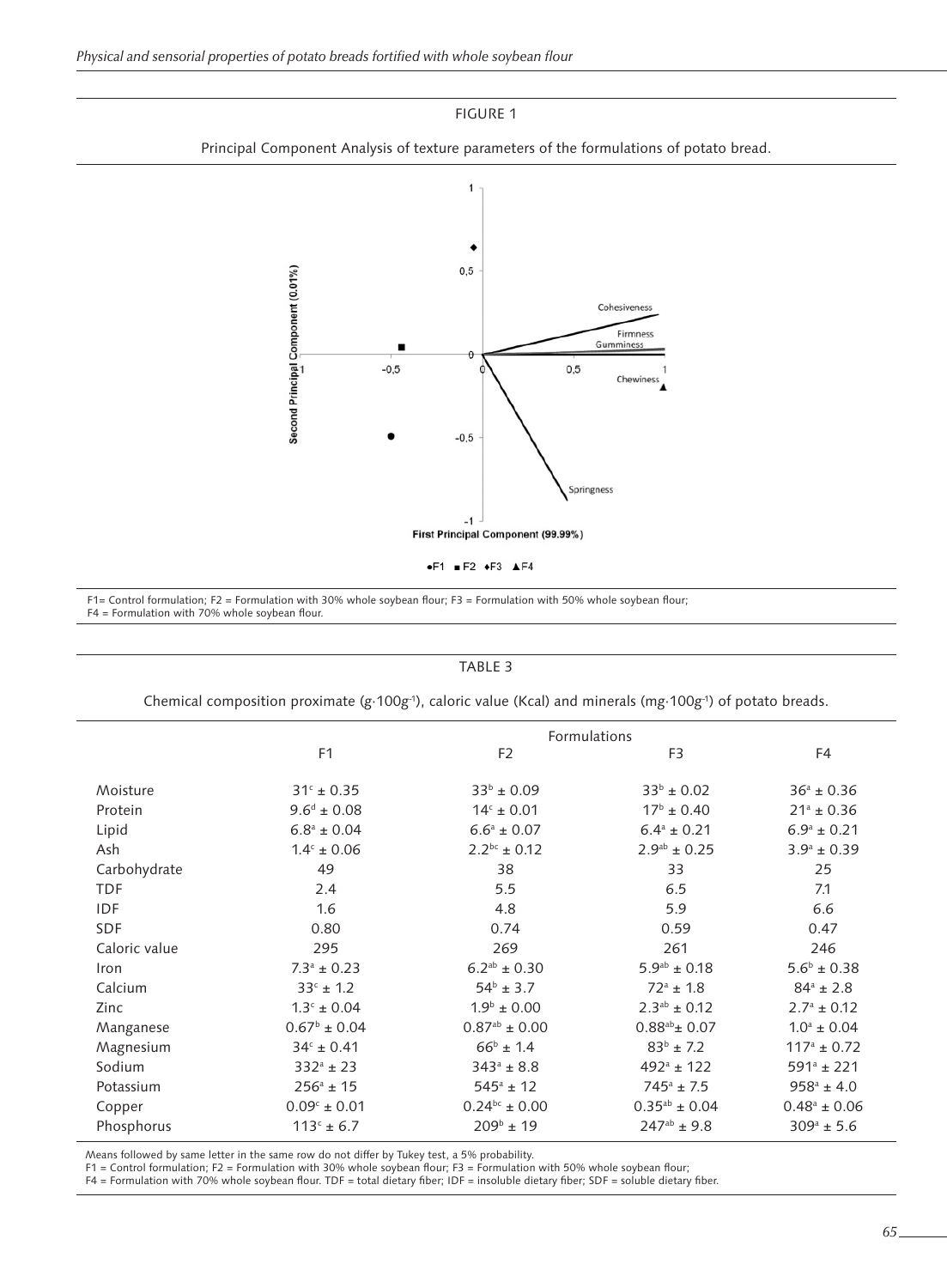#### Sensory analysis

The frequency of the scores assigned to the potato bread formulations, according to the opinion of consumers, is presented in table 5.

All formulations were well accepted, with the majority of scores above 6 on the hedonic scale. However, there was greater acceptance of the control and with 30% whole soybean flour formulations which had a higher frequency of grades 7 and 8.

The ANOVA of consumer responses reveals significant differences between consumers; however, the mean score values for the four formulations showed little variation, indicating that there was a variety of responses to each formulation. Therefore, standardization of the data was carried out by Internal Preference Mapping.

The Internal Preference Mapping of all consumer data showed that about 78.7% of the variation in the preferences was explained by the first two principal components, sufficiently high to discriminate difference among the formulations (figure 2). The first principal component explained 51% of the total variation of data and the second explained 27.7%.

The spatial arrangement of the samples suggests the formation of four distinct groups, one for each formulation of potato bread. Each point represents the correlations between data from consumer acceptance and the first two principal components. Consumers closest to the center of the chart did not correlate with either of the two principal components and contributed little to the discrimination of the formulations. These are considered to have presented similar acceptance. The concentration of consumers positively correlated with the first principal component indicated a greater acceptance of the control and formulation with 30% whole soybean flour.

The four potato bread formulations presented good intention to purchase as about 70% of panelists (n=83, n=77, n=70 and n=64, respectively) indicated they would buy the products.

#### Correlation of instrumental texture parameters with the sensory acceptability

The correlation analysis (Pearson) between texture parameters and the first two principal components obtained from PCA of acceptance data indicated the instrumental texture characteristics are responsible for differences in the acceptance of potato bread formulations (figure 3). The texture characteristics were represented by vectors and consumers by the points. The first principal component explained 98.7% of the

|                                                                                                 |                     | TABLE 4        |                |               |  |  |
|-------------------------------------------------------------------------------------------------|---------------------|----------------|----------------|---------------|--|--|
| Fatty acid composition of potato breads (g $\cdot$ 100g-1) and $\omega$ -6 / $\omega$ -3 ratio. |                     |                |                |               |  |  |
|                                                                                                 | <b>Formulations</b> |                |                |               |  |  |
|                                                                                                 | F <sub>1</sub>      | F <sub>2</sub> | F <sub>3</sub> | F4            |  |  |
| Palmitic                                                                                        | 0.91                | 0.85           | 0.74           | 0.83          |  |  |
| Stearic                                                                                         | 0.29                | 0.28           | 0.26           | 0.30          |  |  |
| Oleic                                                                                           | 1.8                 | 1.6            | 1.6            | $1.6^{\circ}$ |  |  |
| Linoleic $(\omega - 6)$                                                                         | 3.4                 | 3.5            | 3.5            | 3.7           |  |  |
| $\alpha$ – linoleic acid ( $\omega$ -3)                                                         | 0.37                | 0.41           | 0.32           | 0.39          |  |  |
| $(0.6/0.3$ ratio                                                                                | 9.3:1               | 8.5:1          | 11:1           | 9.5:1         |  |  |

F1 = Control formulation; F2 = Formulation with 30% whole soybean flour; F3 =Formulation with 50% whole soybean flour; F4 = Formulation with 70% whole soybean flour.

TABLE 5

| Frequencies of scores at nine hedonic terms, for the formulations of potato bread. |  |  |  |  |  |
|------------------------------------------------------------------------------------|--|--|--|--|--|
|                                                                                    |  |  |  |  |  |

| Terms hedonic           | Formulations |                |                |    |    |  |  |
|-------------------------|--------------|----------------|----------------|----|----|--|--|
|                         | Grades       | F <sub>1</sub> | F <sub>2</sub> | F3 | F4 |  |  |
| Like extremely          |              | 14             |                |    | 10 |  |  |
| Like very much          | 8            | 35             | 34             | 22 | 18 |  |  |
| Like moderately         |              | 29             | 32             | 33 | 28 |  |  |
| Like slightly           | 6            | 13             | 14             | 17 | 17 |  |  |
| Neither like or dislike |              |                | 6              | 9  |    |  |  |
| Dislike slightly        |              |                |                | 6  |    |  |  |
| Dislike moderately      |              |                |                |    |    |  |  |
| Dislike very much       |              |                |                |    |    |  |  |
| Dislike extremely       |              |                |                |    |    |  |  |
|                         |              |                |                |    |    |  |  |

F1 = Control formulation; F2 = Formulation with 30% whole soybean flour; F3 = Formulation with 50% whole soybean flour;

F4 = Formulation with 70% whole soybean flour.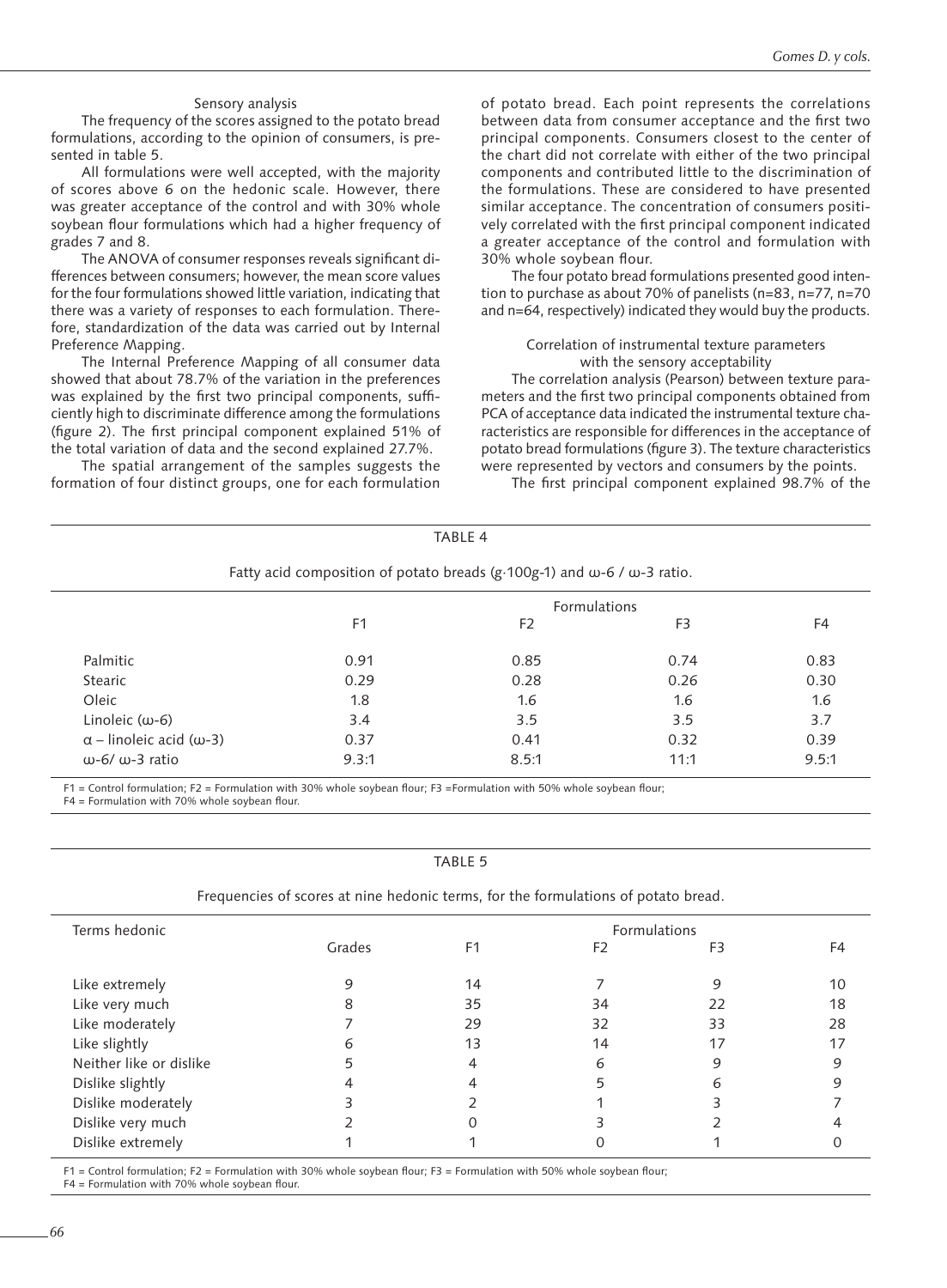FIGURE 2





 $\triangle$ F1 =F2  $\triangle$ F3  $\bullet$ F4

F1 = Control formulation; F2 = Formulation with 30% whole soybean flour; F3 = Formulation with 50% whole soybean flour; F4 = Formulation with 70% whole soybean flour.

FIGURE 3



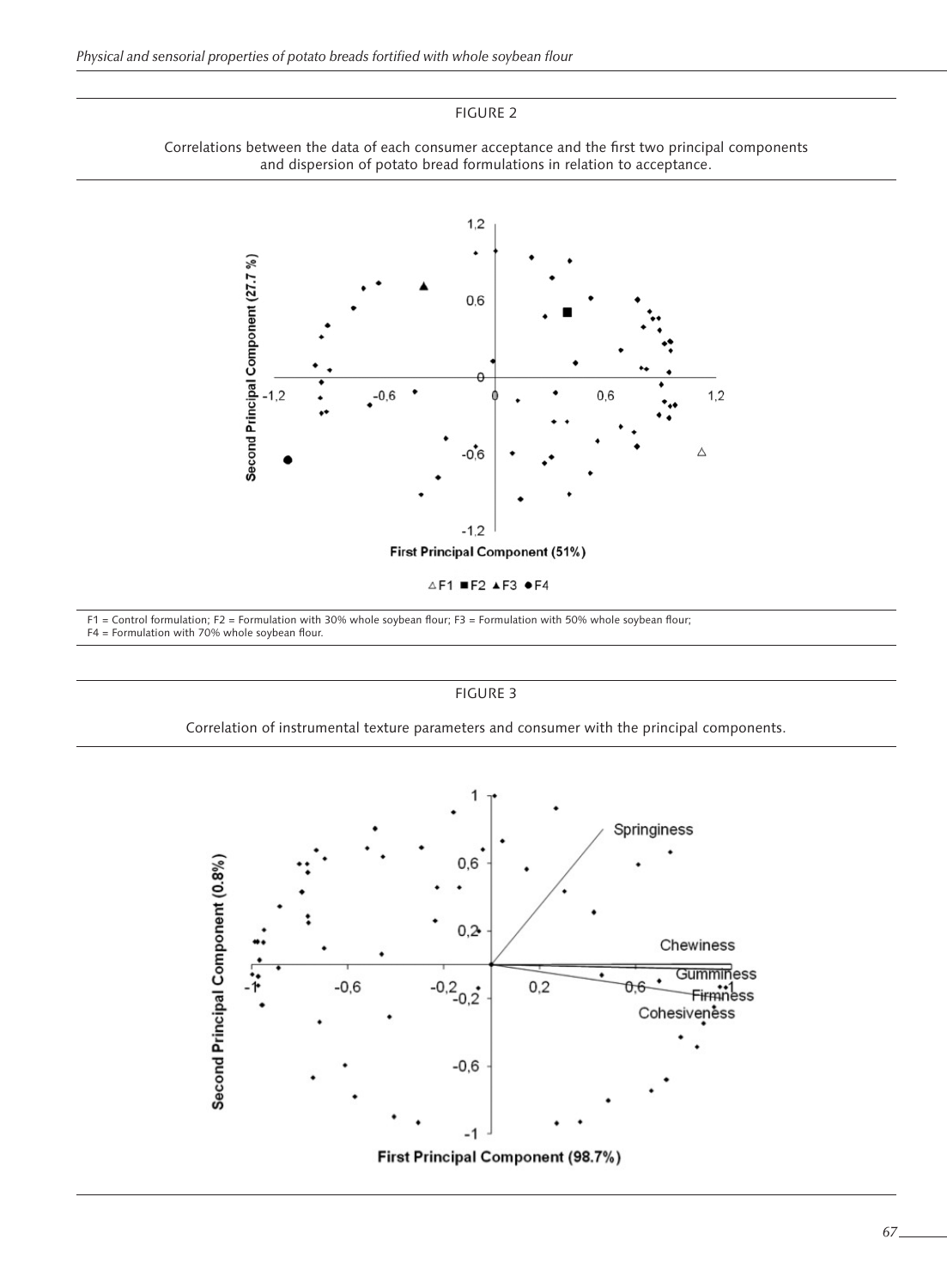variation in data, being sufficient to establish the correlation of texture attributes and consumer response. With the exception of springiness, the other texture parameters were positively correlated (p<0.05) with the first principal component, while most consumer responses were negatively correlated.

## DISCUSSION

The addition of up to 50 % of whole soybean flour did not affect firmness, cohesiveness, gumminess and chewiness of the potato breads. However, the formulation with 70 % whole soybean flour presented higher intensity of these parameters. The texture change of potato breads can be explained by the low starch content and absence of the gluten protein in the soybean (15, 26).

All the formulations with soybean flour presented a concentration of protein higher than the control. Corroborating this data, Justo et al. (1) found higher protein levels in whole breads with 10 % and 17% soybean flour compared to standard whole bread. Similarly, Dantas et. al. (2) found higher protein levels in four formulations of sweet breads with 50 % soybean flour.

Philippi (27) classifies foods as a "source" of a nutrient if they meet from 5 to 10 % of the Dietary Reference Intake (DRI), as a "good source" if they meet from 10 to 20 % of the DRI, and as an "excellent source" if they meet more of 20% of the DRI. Considering the average DRI (28) for adult women and men, with ages between 19 and 50 years old, and the serving size of 50 g indicated by the legislation (29), the formulation with 30% whole soybean flour was considered a "source" of protein, while the formulations with 50% and 70% were classified as "goods sources." It has been shown in Brasil (30) that daily consumption of at least 25 g of soybean protein, associated with a balanced diet and healthy lifestyle, can help to reduce cholesterol. It is noteworthy that the soybean used in the preparation of flour for the potato breads presented an amino acid balance better that the conventional soybean, not being deficient in methionine, cysteine and tryptophan (31). Therefore, the protein of the whole soybean flour of cultivar UFVTN 105AP is more nutritionally adequate in relation to conventional flours and may thereby provide greater benefit to consumer health through fortified breads.

The formulations supplemented with whole soybean flour were good sources of dietary fiber (27) and are considered whole products that may promote healthy intestinal function (30). Similarly, Justo et al. (1) found higher levels of crude fiber in whole breads with added soybean, flaxseed, and chia flours in relation to standard whole wheat bread.

The increase in moisture in potato breads may be due to higher capacity for water retention by the dough with a higher protein concentration (15). The concentration of lipids in the various formulations did not differ because the oil contents were adjusted according to the lipid content of the whole soybean flour. The reduction in carbohydrate content contributed to an average decrease of 6 % in the caloric value of each formulation with whole soybean flour.

An increase in mineral content occurred in the formulations according to soybean concentration (10). The formulations with whole soybean flour were classified as excellent sources of iron and manganese. Formulations containing 50 % and 70 % of whole soybean flour were considered goods sources of zinc and magnesium while that containing 30 % was a good source of zinc and a source of magnesium. In relation to copper and phosphorus, the potato breads with

30 % and 50 % whole soybean flour were rated as goods sources and the formulation with 70 % was an excellent source. All formulations with whole soybean flour were considered sources of potassium. The potato breads, although considered a good source of sodium, represented no more than 14% of the DRI in a serving size of 50 g (28, 29). The fortified breads are, therefore, a good option to consumers seeking a good source of nutrients and recommended amount of sodium that can help to control sodium intake and decrease the risks of cardiovascular diseases.

The addition of whole soybean flour to potato breads increased the contents of minerals with antioxidant effects, such as zinc, manganese and copper, giving these foods the potential to prevent several non-communicable diseases (32). Moreover, calcium levels increased with increasing concentration of whole soybean flour, which makes these products a good alternative for increasing calcium intake, helping to prevent bone disease (33).

The four formulations were classified as goods sources of ω-6 and ω-3 fatty acids (27) in a serving size of 50 g (29) and the ratio of these two fatty acids was within the range recommended by the IOM (28). Hence, potato breads may contribute to the recommended intake of ω-6 and ω-3 and offer a strategy to address the high ω-6/ω-3 ratio characteristic of the Western diet (34).

The concentration of whole soybean flour added to the formulations affects their overall acceptance; the acceptance was lower as the addition of whole soybean flour increased. However, all the formulations were well accepted by consumers. This outcome was likely impacted by the use of soybeans without lipoxygenases. Vasconcelos et al. (6) also found lower acceptance with an increase of the addition of soybean flour, but the concentrations used were much smaller than in this study. Additionally, Ivanovski (3) evaluated breads with 20% soybean flour and found lower scores of acceptance for these breads in relation to control, probably impacted by the use of the conventional soybean.

Unlike this study, Vasconcelos et al. (6) found percentages of the intention to purchase 44%, 83% and 78% lower than observed for the control. This was probably related to minimal acceptance of taste and appearance of the breads.

The analysis of correlation between the attributes of texture and the acceptance indicated that the highest values of firmness, cohesiveness, gumminess and chewiness negatively affect the acceptance of potato breads. Therefore, the instrumental texture parameters were important tools for predicting acceptance of newly developed products.

#### CONCLUSION

The incorporation of whole soybean flour in the preparation of potato bread contributed to an increase the nutritional value and added functional features to the food, since soybean is rich in nutrients and has functional nutritive properties.

The acceptance of products to which whole soybean flour had been added was influenced by their texture, since the samples with minimal firmness, cohesiveness, gumminess and chewiness were those most positively accepted.

Considering the physicochemical and sensory characteristics observed in this study, the most appropriate formulation for future use contained 30% whole soybean flour. Thus, substitution of refined wheat flour by whole soybean flour is a viable alternative for the preparation of bakery products with the potential to reduce risk of several non-communicable diseases while maintaining sensory and physicochemical quality.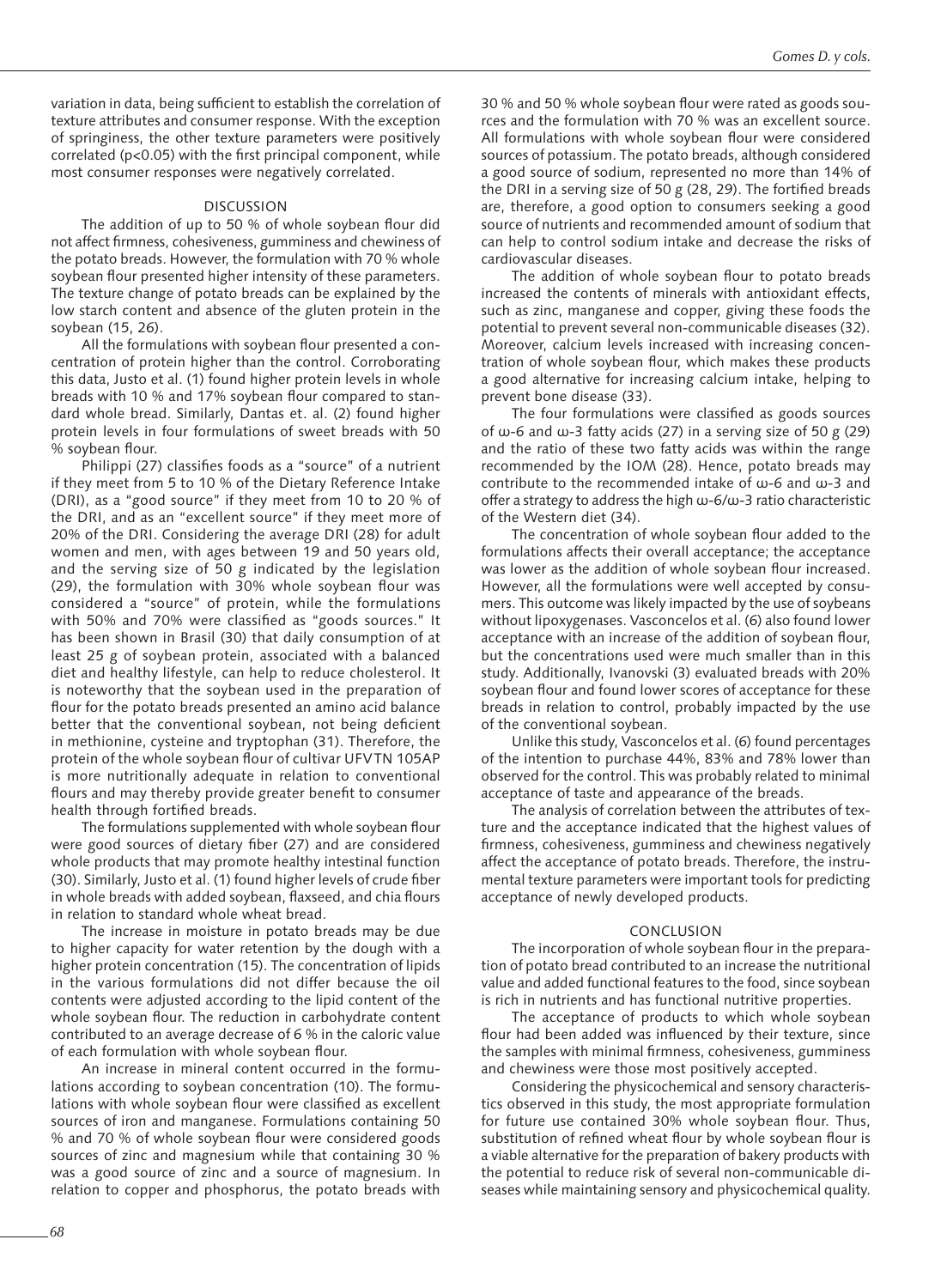## RESUMO

O objetivo deste trabalho foi investigar os efeitos da fortificação de pães de batata com farinha integral de soja sobre as propriedades físico-químicas e sensoriais. Foram desenvolvidas as formulações controle e contendo 30%, 50% e 70% de farinha de soja. A dureza, coesividade, gomosidade e mastigabilidade dos pães aumentaram com a farinha integral de soja. Os teores de proteína, fibra alimentar e dos minerais cálcio, zinco, magnésio, cobre e fósforo foram maiores em função do aumento da concentração de farinha integral de soja, enquanto o perfil de lipídios não foi alterado. O Mapa de Preferência Interno indicou maior aceitação das formulações controle e com 30% de farinha integral de soja. Esses resultados foram correlacionados à textura das formulações e revelaram que a maior dureza afetou negativamente sua aceitação. Conclui-se que a formulação com 30% foi a melhor opção em relação aos parâmetros físico-químicos e sensoriais, o que torna a substituição das farinhas alternativa viável para elaboração de produtos de panificação fortificados e com qualidade físico-química e sensorial.

Palavras chave: ingredientes funcionais; composição química; aceitação sensorial; Mapa de Preferência Interno; propriedades físico-químicas.

## REFERENCES

- *1. Justo MB, Alfaro ADC, Aguilar EC, Wrobel K, Guzmán A, Sierra ZG, et al. Desarrollo de pan integral con soya, chía, linaza y ácido fólico como alimento funcional para la mujer. Arch Latinoam Nutr 2007; 57(1):78-84.*
- *2. Dantas MIS, Andrade GF, Piovesan, ND, Martino HSD. Farinhas mistas de trigo e de soja agregam valor nutricional e sensorial em pães. Rev Inst Adolfo Lutz 2009; 68(2):209-14.*
- *3. Ivanovski B, Seetharaman K, Duizer LM. Development of Soy-Based Bread with Acceptable Sensory Properties. J Food Sci 2012; 71(1):71-6.*
- *4. Brasil. Ministério da Saúde. Agência Nacional de Vigilância Sanitária. ANVISA. Regulamento técnico para produtos de cereais, amidos, farinhas e farelos. Resolução RDC nº 263 de 22 de setembro de 2005. Diário Oficial [da] República Federativa do Brasil, Poder Executivo, Brasília, DF.*
- *5. Battochio JR, Cardoso JMP, Kikuchi M, Macchione M, Modolo JS, Paixão AL, et al. Perfil sensorial de pão de forma integral. Ciênc Tecnol Aliment 2006; 26(2): 428-33.*
- *6. Vasconcelos AC, Pontes DF, Garruti DS, Silva APV. Processamento e aceitabilidade de pães de forma a partir de ingredientes funcionais: farinha de soja e fibra alimentar. Aliment Nutr 2006; 17(1):43-9.*
- *7. Schmile M, Silva, LH, Costa PFP, Rodrigues RS, Chang YK. Influência da adição de farinha integral de aveia flocos de aveia e isolado proteico de soja na qualidade tecnológica de bolo inglês. B. CEPPA 2011; 29(1): 71-82.*
- *8. Goméz M, Moraleja A, Oliete B, Ruiz E, Caballero PA. Effect of fibre size on the quality of fibre-enriched layer cakes. LWT - Food Sci Technol 2010; 43: 33-8.*
- *9. Ramos NC, Piemolini-Barreto LT, Sandri IG. Elaboração de pré-mistura para bolo sem glúten. Aliment Nutr 2012; 23(1): 33-8.*
- *10. Esteves EA, Martino HSD, Oliveira FCE, Bressan J, Costa NMB. Chemical composition of a soybean cultivar lacking lipoxygenases (LOX2 and LOX3). Food Chem 2010; 122:238-42.*
- *11. Ali AA, Velasquez MT, Hansen CT, Mohamed AI, Bhathena SJ. Modulation of carbohydrate metabolism and peptide*

*hormones by soybean isoflavones and probiotics in obesity and diabetes. J Nutr Biochem 2005; 16:693-9.*

- *12. Song Y, Paik HY, Joung H. Soybean and soy isoflavone intake indicate a positive change in bone mineral density for 2 years in young Korean women. Nutr Res 2008, 28: 25–30.*
- *13. Barreiros ALBS, David JM, David JP. Estresse oxidativo: relação entre geração de espécies reativas e defesa do organismo. Quím Nova 2006; 29(1):113-23.*
- *14. Martino HSD, Carvalho AW, Silva CO, Dantas MIS, Natal DIG, Ribeiro SMR, et al. The soybean hull flour of heattreated grains does not affect iron bioavailability in rats. Arch Latinoam Nutr 2011, 61(2): 135-42.*
- *15. El-Dash A, Cabral LC, Germani R. Tecnologia de farinhas mistas: uso de farinhas mistas de trigo e soja na produção de pães, vol 3, EMBRAPA-SPI, Brasília, 1994.*
- *16. Güemes-Vera N, Totosaus A, Hernandez JF, Soto S, Bolaños ENA. Propiedades de textura de masa y pan dulce tipo "concha" fortificados con proteínas de suero de leche. Ciênc Tecnol Aliment 2009; 29(1):70-5.*
- *17. Association of Official Analytical Chemists. Official Methods of Analysis of the AOAC. 2th ed. Maryland, 1997.*
- *18. Association of Official Analytical Chemists. Official Methods of Analysis of the AOAC. 16th ed. Washington, D.C., 2002.*
- *19. Brasil. Ministério da Saúde. Agência Nacional de Vigilância Sanitária. ANVISA. Regulamento técnico para rotulagem obrigatória de alimentos e bebidas embalados. Resolução RDC nº 40 de 21 de março de 2001. Diário Oficial [da] República Federativa do Brasil, Poder Executivo, Brasília, DF.*
- *20. Gomes JC, Silva MHL, Silva CO. Análise de Alimentos, 2ª ed. revista e atualizada, FUNARBE, Viçosa, 2003.*
- *21. Folch L, Lees M, Slaon-Stanley GN. A simple method for the isolation and purification of total lipids from animal tissues. J Biol Chem 1957; 226:497-509.*
- *22. Hartmann L, Lago BCA. Rapid preparation of fatty acid methyl esters from lipids. Lab Practices 1973; 22:475-7.*
- *23. Reis RC, Regazzi AJ, Carneiro JCS, Minim VPR. Mapa de preferência. In: Minim VPR, editor. Análise sensorial: Estudo com consumidores, Viçosa, MG, UFV, 2006. p. 13-50.*
- *24. Macfie HJH, Thomson DMH. Preference mapping and multidimensional scaling. In: Piggot JR, editor. Sensory Analysis of Foods, 2ª ed, London, Elsevier, 1988. p. 389.*
- *25. Carneiro JCS, Minim VPR, Souza Júnior MM, Carneiro JES, Araújo GAA. Perfil sensorial e aceitabilidade de cultivares de feijão (Phaseolus vulgaris L.). Ciênc Tecnol Aliment 2005; 25(1):18-24.*
- *26. Karr-Lilienthal LK, Kadzere CT, Grieshop CM, Farey Jr GC. Chemical and nutritional properties of soybean carbohydrates as related to nonruminants: A review. Livest Produc Sci 2005; 97:1-12.*
- *27. Philippi ST. Pirâmide dos alimentos Fundamentos básicos da Nutrição, Barueri, SP, Manole, 2008. p. 378.*
- *28. Institute of Medicine of the Nacional Academies. IOM. The Dietary Reference Intakes: The essencial guide to nutrient requeriments., Washington, D.C. 2006.*
- *29. Brasil. Ministério da Saúde. Agência Nacional de Vigilância Sanitária. ANVISA. Regulamento Técnico sobre Rotulagem Nutricional de Alimentos Embalados. Resolução RDC nº 360 de 23 de dezembro de 2003. Diário Oficial [da] República Federativa do Brasil, Poder Executivo, Brasília, DF.*
- *30. Brasil. Ministério da Saúde. Agência Nacional de Vigilância Sanitária. ANVISA. Alimentos com Alegações de Proprie-*